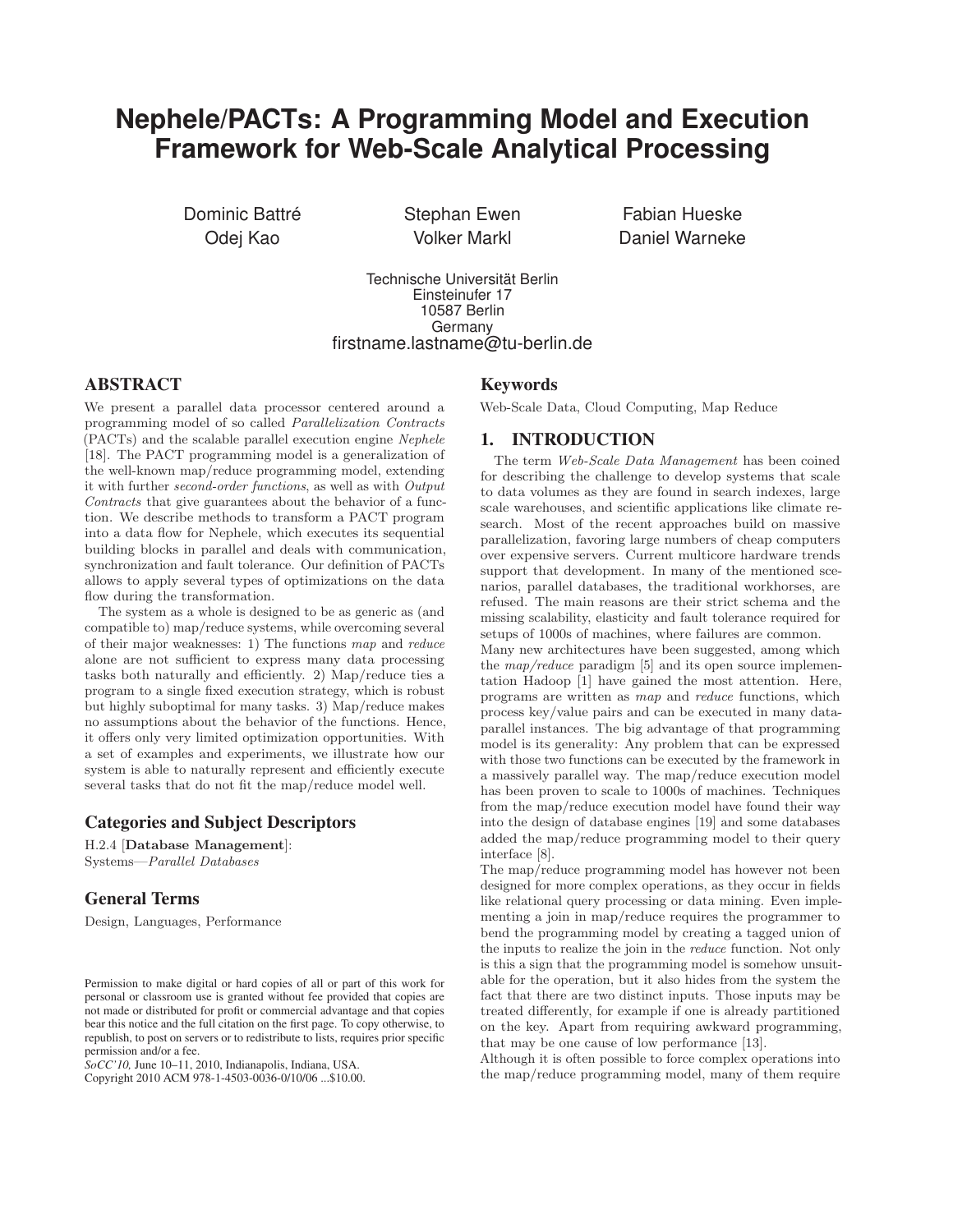

**Figure 1: Compiling a program to a data flow.**

to actually describe the exact communication pattern in the user code, sometimes as far as hard coding the number and assignment of partitions. In consequence, it is at least hard, if not impossible, for a system to perform optimizations on the program, or even choose the degree of parallelism by itself, as this would require to modify the user code. Parallel data flow systems, like Dryad [10], provide high flexibility and allow arbitrary communication patterns between the nodes by setting up the vertices and edges correspondingly. But by design, they require that again the user program sets up those patterns explicitly.

This paper describes the PACT programming model for the Nephele system. The PACT programming model extends the concepts from map/reduce, but is applicable to more complex operations. We discuss methods to compile PACT programs to parallel data flows for the Nephele system, which is a flexible execution engine for parallel data flows (cf. Figure 1). The contributions of this paper are summarized as follows:

- We describe a **programming model**, centered around key/value pairs and Parallelization Contracts (PACTs). The PACTs are second-order functions that define properties on the input and output data of their associated first-order functions (from here on referred to as "user function",  $UF$ ). The system utilizes these properties to parallelize the execution of the UF and apply optimization rules. We refer to the type of the second-order function as the Input Contract. The properties of the output data are described by an attached Output Contract.
- We provide an **initial set of Input Contracts**, which define how the input data is organized into subsets that can be processed independently and hence in a data parallel fashion by independent instances of the UF. Map and Reduce are representatives of these contracts, defining, in the case of Map, that the UF processes each key/value pair independently, and, in the case of Reduce, that all key/value pairs with equal key form an inseparable group. We describe additional functions and demonstrate their applicability.
- We describe **Output Contracts** as a means to denote some properties on the UF's output data. Output Contracts are attached to the second-order function by the programmer. They describe additional semantic information of the UFs, which is exploited for optimization in order to generate efficient parallel data flows.
- We present rules and a **method to create an efficient parallel data flow** for a given PACT program. Note that the second-order functions have a certain declarative aspect: They describe guarantees about what data the UF receives per independent invocation (for example groups of same keys in the case of Reduce), but do not imply directly how to actually produce those



**Figure 2: The sample task as map/reduce jobs**

guaranteed properties. Some of the new functions allow several different algorithms (like either partitioning, replication, or a combination of both) to produce the required properties. To exploit that declarativity, our system separates the programming model from the execution. The compiler uses a series of transformation and optimization rules to generate an efficient parallel data flow from the PACT program.

In order to illustrate the suggested approach, we discuss a motivating example in Section 2. Section 3 will briefly describe the Nephele System. Sections 4 and 5 give a formal definition of Parallelization Contracts, list an initial set of defined contracts, and describe strategies to parallelize and optimize the program execution. In Section 6 we present evaluation results from our proof-of-concept implementation. Related work is discussed in Section 7; Section 8 concludes the paper.

## 2. A SAMPLE TASK

To motivate the implications of our approach, we discuss a simple example task in this section. The example task is a simplification of TPC-H [2] query 3 (Shipping Priority Query), which we will compare in its map/reduce and PACTs implementation:

```
SELECT l_orderkey, o_shippriority,
       sum(l_extendedprice) as revenue
FROM orders, lineitem
WHERE l_orderkey = o_orderkey
  AND o_custkey IN [X]
  AND o_orderdate > [Y]
GROUP BY l_orderkey, o_shippriority
```
To express the query in map/reduce, we need two jobs: The first one performs the join, the second one the aggregation. Figure 2 shows the execution plan. The jobs are depicted as running on three nodes in parallel. Boxes of the same type next to each other (like the Reduce or Sort boxes) describe data parallel operations. The end-to-end shuffle box describes the dam, where the nodes have to repartition the data.

The first job realizes a repartition merge join, and the shuffling phase sends the whole LINEITEM table over the network. The group/aggregate job partitions the rows by a superkey of the previous join key. Since there is no way to express the key/superkey relationship, the framework cannot assume the pre-existing partitioning and hence cannot reuse it. Furthermore, implementations like Hadoop write the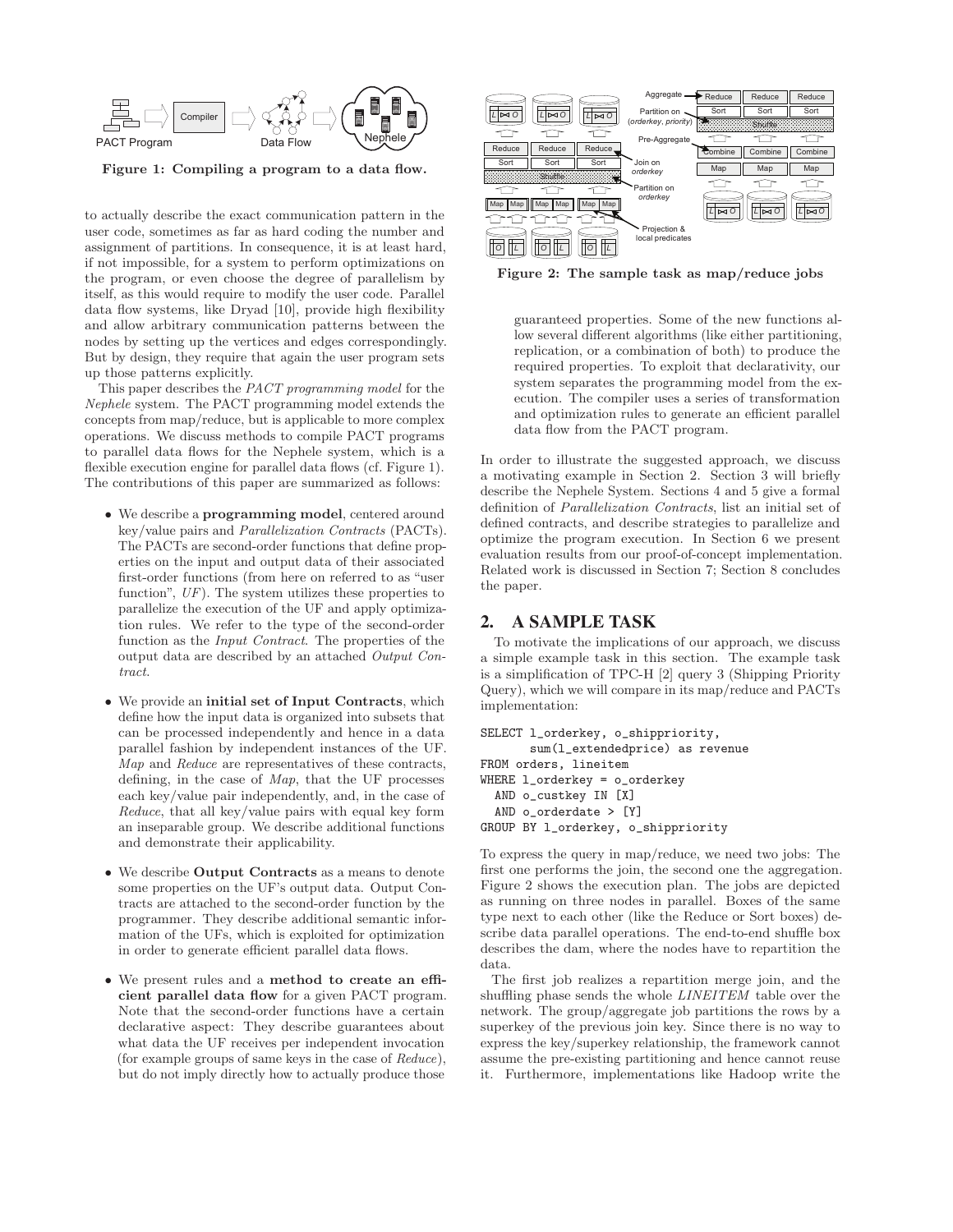

result of every job into the distributed file system, which additionally prohibits to reuse any partitioning. Consequently, the query requires two partitioning steps (shuffling phases). The first of those is very expensive, as it sends all rows from the LINEITEM table over the network.

The corresponding PACT program for the query is given in Figure 3. Complete PACT programs are work flows of user functions, starting with one or more data sources, which are files in a distributed file system, and ending with one or more data sinks. Each UF implements the interface of an Input Contract. Besides the well-known Map and Reduce contracts, the novel *Match* contract is used by the user function implementing the join (UF-join). The Match contract provides two key/value pairs as input for the UF. It guarantees that each pair of key/value pairs (with the same key) from the two different inputs is supplied to exactly one parallel instance of the user function. The selections and projections are implemented in UF-Project and UF-Select  $(Map)$ , the aggregation in UF-Agg (Reduce).

When the compiler generates the parallel data flow for the task, it has several choices. Two of them are shown in Figure 4. Strategy (a) filters and projects both tables with the Map type UFs. Then, each parallel instance broadcasts its produced key/value pairs from the *ORDERS* table to all other nodes, so that each node has a the complete bag of selected rows. The rows from the *LINEITEM* table remain on their original nodes. The system can now form UF-Join's input, which is all pairs of *ORDER* and *LINEITEM* rows having the same key. Different pairs with the same key will possibly be processed in different parallel instances of UF-Join, but that is consistent with the Match contract, as it is with an inner join. UF-Join's output is partitioned and sorted by the grouping columns and aggregated in UF-Agg (Reduce). A Combiner is used with the Reducer, as it is typical for map/reduce programs [5]. Since the result of the join is a lot smaller than the LINEITEM table, fewer of its rows have to be sent over the network here.

Strategy (b) filters and projects both tables with the Map type user functions as well. It then partitions both outputs after the ORDERKEY and shuffles the partitions across the parallel instances of UF-Join (Match). This strategy is similar to the first map/reduce job. However, after the join, the plan does not repartition the result. Instead, it just performs an additional sort to have a secondary order after SHIPPRIORITY within the rows of a partition. The system can make that optimization, because the Output Contract of UF-Join states that the output key is a superkey of the input key (cf. Figure 3). Compared to the map/reduce plan, this strategy saves one shuffling phase. In addition, the second sort is very cheap, as it only sorts partitions with identical ORDERKEY on SHIPPRIORITY.

## 3. BACKGROUND: NEPHELE

We use the Nephele system [18] as the physical execution engine for the compiled PACT programs. Nephele exe-



**Figure 4: Two different execution strategies for the PACT program**

cutes DAG-based data flow programs on dynamic compute clouds. It keeps track of task scheduling and setting up the required communication channels. In addition, it dynamically allocates the compute resources during program execution. Moreover, Nephele provides fault-tolerance mechanisms which help to mitigate the impact of temporary or permanent hardware outages.

Although in principle the presented PACT programming model could be set up to run on top of other DAG-based execution engines as well (e. g. Dryad [10]), we chose Nephele for the following two reasons:

First, Nephele offers a rich set of parameters which allow to influence the physical execution schedule of the received data flow program in a versatile manner. For instance, it is possible to set the desired degree of data parallelism for each task individually, assign particular sets of tasks to particular sets of compute nodes or explicitly specify the type of communication channels between tasks. With respect to the PACT layer we can use these parameters to translate optimization strategies of the PACT compiler into scheduling hints for the execution engine. In case the provided parameters are insufficiently specified to construct a full execution schedule, Nephele will apply default strategies to determine a reasonable degree of parallelism based on the number of available nodes and the data source.

Second, Nephele is highlighted by its ability to deal with dynamic resource allocation. The system can independently request new compute nodes from a commercial cloud like Amazon EC2 in order to match the occurring workload. Although this feature is currently only used in a very limited fashion, we plan to leverage it for load balancing and dynamic reoptimization in the future.

As shown in Fig. 1, the PACT compiler generates a DAG representing the data flow. Each vertex of the Nephele DAG is generated for one user function of the original PACT work flow (cf. Fig. 3). However, in addition to the UF code, the vertex may contain code that the PACT compiler has generated in order to fulfill the respective contracts. Moreover, the PACT compiler has added instructions on how to setup the communication channels between two sets of tasks, in case they are executed in parallel. That process is described further in Section 5.

Similar to Microsoft's Dryad, Nephele offers three different types of communication channels: Network, in-memory and file channels. While network and in-memory channels allow the compiler to construct low-latency execution pipelines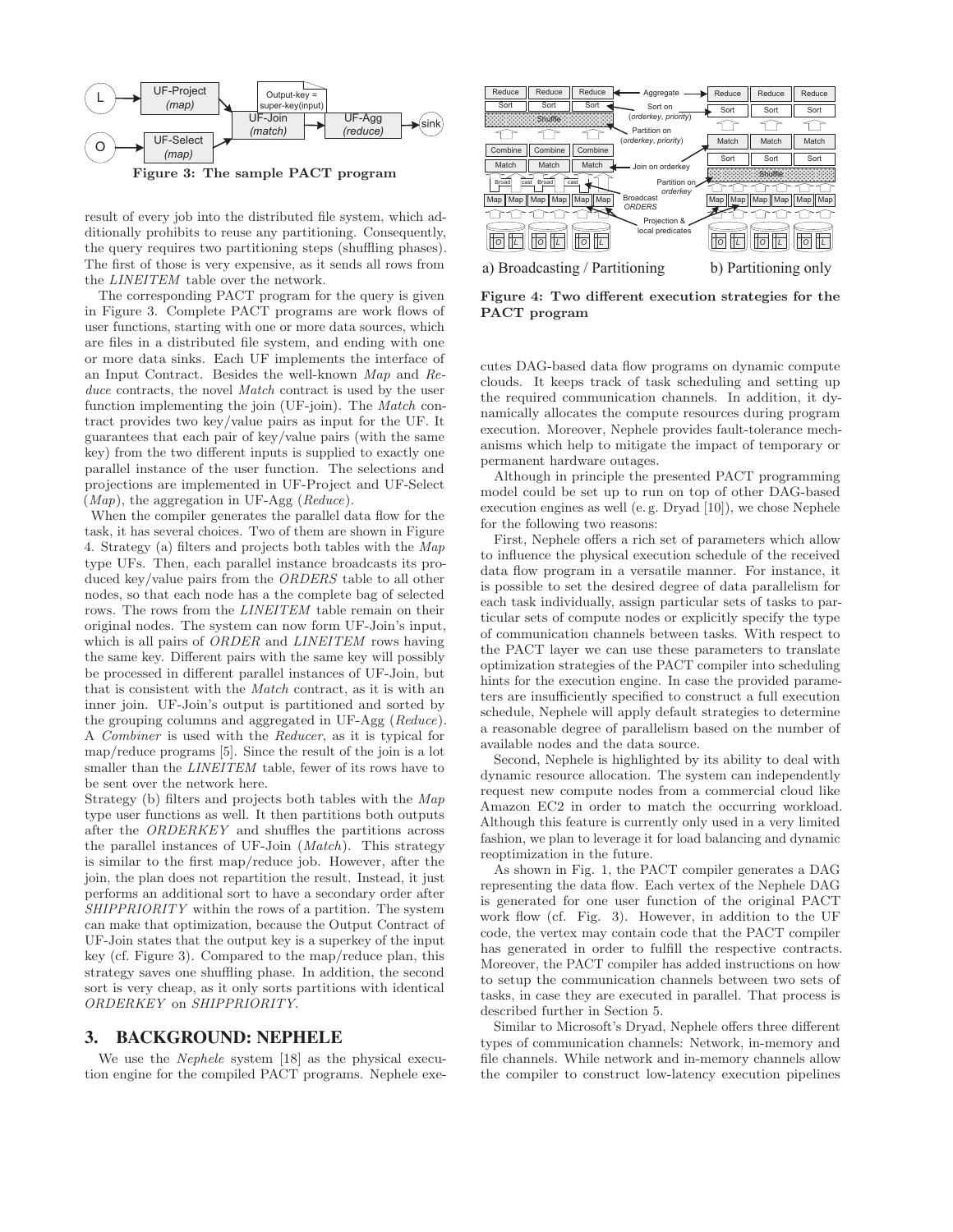in which one task can immediately consume the output of another, file channels collect the entire output of a task in a temporary file before passing its content on to the next task. As a result, file channels can be considered check points, which help to recover from execution failures.

#### 4. THE PACT PROGRAMMING MODEL

The PACT Programming Model is a generalization of the map/reduce programming model [5]. It operates on a key/value data model and is based on so-called Parallelization Contracts (PACTs). Following the PACT programming model, programs are implemented by providing task specific user code (the user functions, UFs) for selected PACTs and assembling them to a work flow. A PACT defines properties on the input and output data of its associated user function. Figure 5 shows the components of a PACT, which are exactly one Input Contract and an optional Output Contract. The Input Contract of a PACT defines, how the UF can be evaluated in parallel. Output Contracts allow the optimizer to infer certain properties of the output data of a UF and hence to create a more efficient execution strategy for a program. In this section we will first give a formal definition and present an initial set of Input Contracts. After that we discuss Output Contracts and how they can be used for optimization.

#### 4.1 Input Contracts

A key concept of parallel data processing is data parallelism. It is based on the fact that many data processing tasks do not require the context of the whole data set. Hence, subsets of the data can be independently processed. In the following, we call those subsets parallelization units (PUs). The number of parallelization units is task- and data-dependent and determines the maximum degree of parallelization. We propose Input Contracts as a way to describe how to generate those parallelization units, which different instances of the user function then process independently. In that sense, Input Contracts are a second-order function that calls its first-order function (the user function) on the input data following a specific strategy. That strategy corresponds to the formation of the parallelization units. Since, the Input Contract is the central aspect of a PACT, we frequently refer for example to a PACT with a Match Input Contract as a Match PACT.

For better understanding we start with the definition of Single–Input Contracts, which apply to user functions with a single input, and show how the well-known Map and Reduce functions fit into this definition. We define contracts for multiple inputs later on and present representatives of both types.

Note: Our formal definitions here are more general than it is required for the presented initial set of Input Contracts. We keep them general in order to support further, more complex PACTs as well.

The input of a Single–Input Contract is a set of key/value pairs  $S = \{s\}$ . For a key/value pair  $s = (k, v)$  the function  $key(s)$  returns the key k. A Single–Input Contract is defined as a mapping function<sup>1</sup> m that assigns each  $s \in S$  to one



**Figure 5: PACT components**

or more parallelization units  $u_i$ . Hence, a PU  $u_i$  is a set of key/value pairs for which holds  $u_i \subseteq S$ . The set of all PU is denoted with  $U = \{u_i\}.$ 

We define the mapping function  $m$  as:

$$
m: s \to \{i \mid i \in \mathbb{N} \land 1 \le i \le |U|\},\
$$

and generate all  $u_i \in U$  such that:

$$
u_i = \{ s \mid s \in S \land i \in m(s) \}.
$$

Note: Our definition allows arbitrary, possibly non–disjunctive partitionings of the input set. Hereby, each partition becomes an independent parallelization unit. For  $|m(s)| = 1, \forall s \in S, U$  is a disjunctive partitioning of the input set S.

Following that definition, the operators of the well-known map/reduce programming model [5], namely Map, Reduce, and Combine can be expressed as Single–Input Contracts as follows:

**Map** The Map contract is used to independently process each key/value pair; consequently, the UF is called independently for each element of the input set. The following definition guarantees that each key/value pair is assigned to a single partition that solely consists of itself.

$$
|m(s)| = 1 \land m(s_i) \neq m(s_j), \text{ for } i \neq j \tag{1}
$$

**Reduce / Combine** The Reduce contract partitions key/ value pairs by their keys. The formal definition assures that all pairs with the same key are grouped and handed together in one call to same instance of the UF.

$$
|m(s)| = 1 \land (m(s_i) = m(s_j)) \Leftrightarrow (key(s_i) = key(s_j))
$$
  
(2)

As described in [5], the evaluation of Reduce typed functions can often be significantly improved by the use of a Combiner, if the UF that implements Reduce has certain properties. Since, the Combine contract is not deterministic, it can only be used as a preprocessing step before a Reduce function.

Similar to Reduce, the Combine contract groups the key/value pairs by their keys. However, it does only assure that all pairs in a partition have the same key, not that all pairs with the same key are in the same partition. Therefore, Combine can produce more than one partition for each distinct key.

$$
|m(s)| = 1 \land (m(s_i) = m(s_j)) \Rightarrow (key(s_i) = key(s_j))
$$
\n(3)

*A Multi–Input Contract is defined over n sets of key/value* pairs  $S_i = \{s_i\}$ , for  $1 \leq i \leq n$ . Again the function  $key_i(s_i)$ 

<sup>&</sup>lt;sup>1</sup>Here, we do not refer to the *map* function of the map/reduce programming model.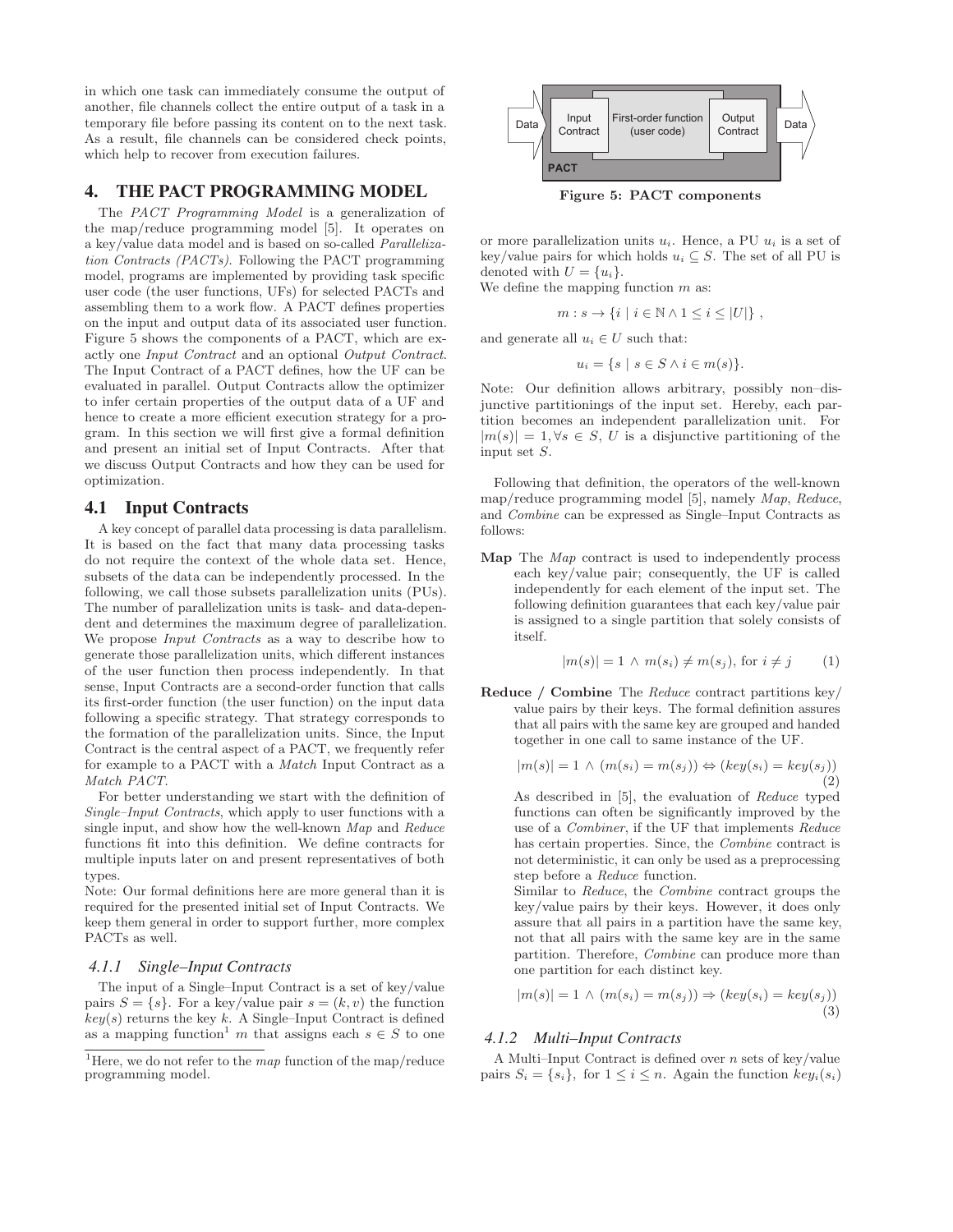returns the key k of the key/value pair  $s_i = (k, v)$ .

A Multi–Input Contract generates from its input sets a set of parallelization units  $U = \{u\}$ , where a parallelization unit u is defined as  $u = (p_1, \ldots, p_n)$ , with  $p_1 \subseteq S_1, \ldots, p_n \subseteq S_n$ . For each input set  $S_i$  a set of subsets  $P_i = \{p_{(i,j)}\}$  is generated by using a mapping function  $m_i$  that is defined as:

$$
m_i : s_i \to \{ j \mid j \in \mathbb{N} \land 1 \le j \le |P_i| \}
$$

All  $p_{(i,j)} \in P_i$  are generated as:

$$
p_{(i,j)} = \{ s_i \mid s_i \in S_i \land j \in m_i(s_i) \}
$$

Given a set of subsets  $P_i$  for each input set  $S_i$ , the set of parallelization units  $U$  is generated as follows:

$$
U = \{u \mid a(u) = true, u \in (P_1 \times P_2 \times \ldots \times P_n)\}
$$

where  $a(\cdot)$  is an association function that decides whether a parallelization unit  $u$  is valid:

$$
a: u \to Boolean
$$

Similar to our definition of Single–Input Contracts, this definition allows for an arbitrary partitioning of each individual input set. The association function a defines which parallelization units are built by combining partitions of all inputs. In the following we present an initial set of Multi– Input Contracts.

**Cross** The Cross contract is defined as the Cartesian product over its input sets. The user function is executed for each element of the Cartesian product.

$$
m \text{ for each input like } Map, \text{ see Eq. (1)}
$$

$$
a(u) = true
$$
 (4)

**CoGroup** The CoGroup contract partitions the key/value pairs of all input sets according to their keys. For each input, all pairs with the same key form one subset. Over all inputs, the subsets with same keys are grouped together and handed to the user function.

*m* for each input like *Reduce*, see Eq. (2)  
\n
$$
a(u) = true
$$
 if  $key_1(s_1) = \ldots = key_m(s_m)$ , (5)  
\nfor  $u = \{p_1, \ldots, p_m\} \land \forall s_1 \in p_1, \ldots, \forall s_m \in p_m$ 

**Match** The Match contract is a relaxed version of the CoGroup contract. Similar to the Map contract, it maps for all input set each key/value pair into a single partition that consists solely of itself. The association rule assures that all parallelization units are valid which contain only key/value pairs with the same key. Hence, Match fulfills the requirements of an inner equi–join.

$$
m \text{ for each input like } Map, \text{ see Eq. (1)}
$$
\n
$$
a \text{ identical to } CoGroup, \text{ see Eq. (5)}
$$
\n
$$
(6)
$$

# 4.2 Output Contracts

An Output Contract is an optional component of a PACT and gives guarantees about the data that is generated by the assigned user function. This information can be used by a compiler to create a more efficient data flow. Our initial set consists of the following Output Contracts:

**Same-Key** Each key/value pair that is generated by the UF has the same key as the key/value pair(s) that it was generated from. This means the function will preserve any partitioning and order property on the keys. Because functions implementing Cross may be called with two different keys, the contract has to specify to which input it refers.

- **Super-Key** Each key/value pair that is generated by the UF has a superkey of the key/value pair(s) that it was generated from. This means the function will preserve a partitioning and partial order on the keys. As before, this contract needs to specify the input side when used with a Cross.
- **Unique-Key** Each key/value pair that is produced has a unique key. The key must be unique across all parallel instances. Any produced data is therefore partitioned and grouped by key. This contract can for example be attached to a data source, if it is known that only unique keys are stored.
- **Partitioned-by-Key** Key/value pairs are partitioned by key. This contract has similar implications as the Super-Key contract, specifically that a partitioning by the keys is given, but no order inside the partitions. This contract can be attached to a data source that supports partitioned storage. The compiler will then be able to exploit that property.

#### 5. PARALLEL EXECUTION

The complete process of creating a parallel data flow for a PACT program can be separated into two steps which are illustrated in Figure 6. For space reasons the figure does not show data sources and sinks. We consider the PACT program presented in Section 2.

First, the compiler transforms the PACT program into a Nephele DAG. The Nephele DAG is a compact representation of a parallel data flow. It consists of vertices and edges. Each vertex contains one of the previously specified user functions wrapped with PACT code. The PACT code is responsible for preprocessing the input (e. g. to sort it) so that it meets the properties of the Input Contract the respective UF has been written against. The edges between the vertices denote the communication channels which are used to transport data between the UFs. The resulting Nephele DAG is handed to the Nephele system.

Second, the Nephele system spans the compact Nephele DAG and obtains a parallel data flow by creating multiple instances of each vertex. The number of parallel instances is a parameter of the vertex and initially set by the PACT compiler. Each vertex may have a different number of parallel instances. Hence, it is possible to have different degrees of parallelism for different parts of the program. In Figure 6, Vertex 3 is spanned to twice as many parallel instances as the other ones.

Creating multiple instances from a vertex requires to multiply its associated communication channels as well. The actual way of multiplying the channels again depends on the data routing strategy to fulfill the Input/Output Contract of the respective UFs and is determined by the PACT code inside the Nephele vertex. E.g. for the Map contract it might be sufficient to connect each parallel instance to only one parallel instance of the preceding vertex (point-wise connection pattern). Other strategies repartition the data, so that each parallel instance of the consuming vertex must be connected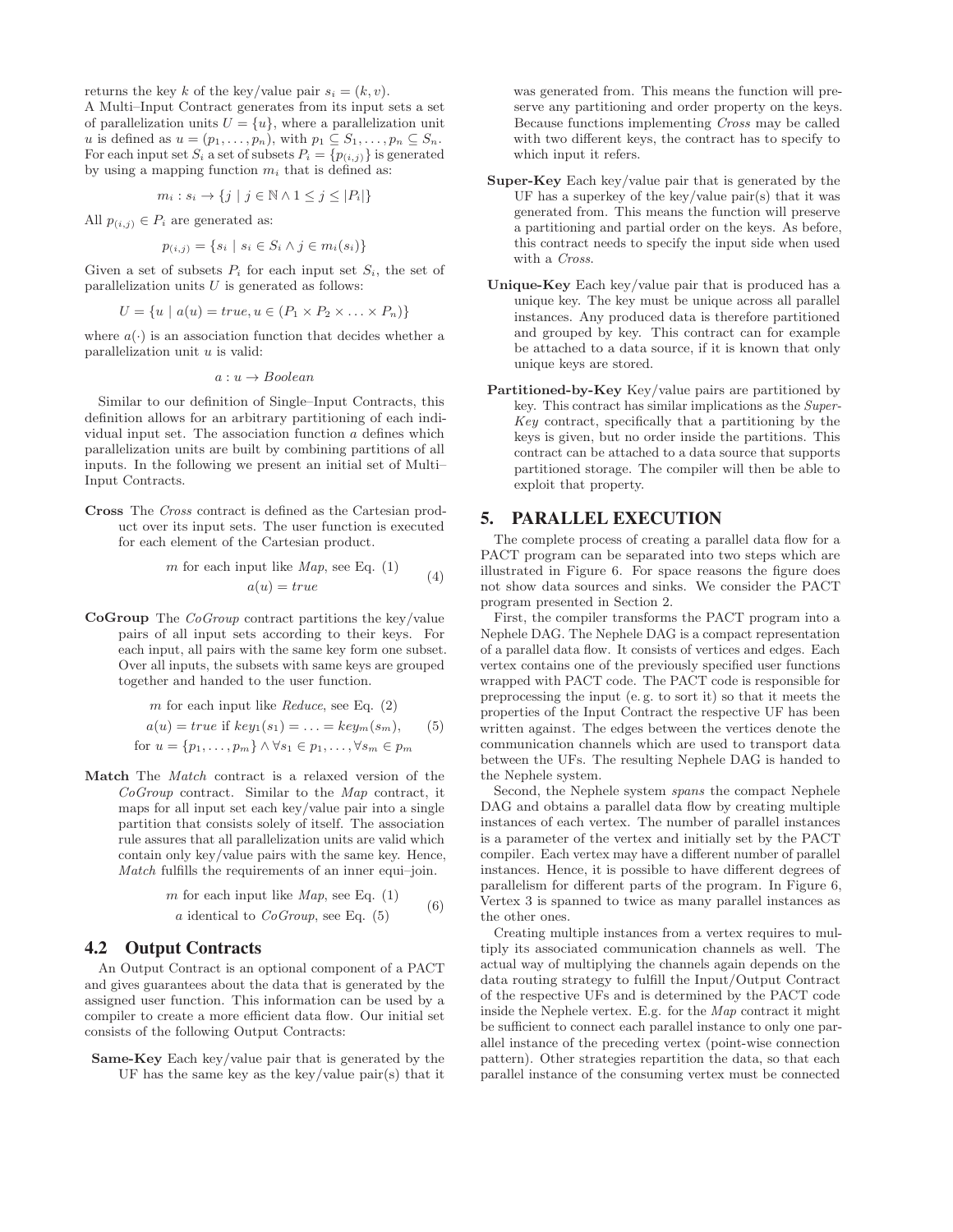

**Figure 6: Compiling a PACT program**

to each parallel instance of the producing vertex (complete bipartite connection pattern). The choice of the connection pattern is made by the compiler when generating the Nephele DAG. In Figure 6, the network channels between Vertices 2 and 3, as well as between 3 and 4 are multiplied with a complete bipartite connection pattern, while the channel between Vertices 1 and 3 is multiplied with a variant of the point-wise connection pattern.

In general, the transformation of the output from one user function to the input for the succeeding UF depends on three aspects: First, the connection pattern of the edge between the vertices that the functions are contained in. Second, the PACT code that wraps the first UF. Depending on its Output Contract and the Input Contract of the succeeding UF, it may postprocess the output (e. g. sort it to produce partially sorted streams) and choose how to distribute the data for further processing. Third, the transformation depends on the code that wraps the succeeding UF, which can for example merge the input streams, or hash-group the key/value pairs. Each Input/Output Contract is fulfilled by generating and setting those three parts correctly.

# 5.1 Parallelizing a Single Function

Parallelizing a user function implementing the **Map** contract is trivial. In the considered example, its corresponding Nephele vertex is connected via an in-memory channel with a point-wise connection pattern to the preceding vertex. No special code is needed on the preceding vertex side, and the UF wrapping code simply calls the function for each key/value pair independently.

The **Reduce** PACT states that all key/value pairs with the same key are given to one instance of the user function in one call. Hence, the input must be grouped by the key. Parallelizing such a UF requires partitioning the data on the key. Such a partitioning is in some cases already established. For that, the preceding UF's contract must be realized through a partitioning and the UF must specify an

Output Contract stating that the partitioning is preserved (Same-Key or Super-Key). In the introductory example from Figure 4, plan variant (b) shows that situation. The Nephele vertex for the user function connects here to the preceding vertex with an in-memory channel and a point-wise distribution pattern.

In the case that the partitioning is not already established, we create a repartitioning step comparable to Hadoop's shuffle phase. The edge in the Nephele DAG that connects the preceding vertex to the one containing the Reduce user function is set to a complete bipartite distribution pattern. The preceding UF's vertex chooses the target channel by applying a hash function to the key.

The code wrapping the user function additionally sorts its partition on the key to group the input, if no sort order pre-exists. The pre-existence of a sort order can be deduced similarly as the pre-existence of the partitioning. The user function is called once per group of values with the same key, having as parameters the key and an iterator over the values. If a partitioning pre-exists, but no sorted order, and the Reduce contract has been given a Combine function, we perform an additional optimization: The wrapping code reads the key/value pairs from the input. For a new key, the value is inserted into a hash-table. If a value with the same key is already present in the hash-table, we use the combiner to merge them to one value. The Reduce function is called only to finalize the values. This strategy is basically a hashgrouping strategy with running aggregates. If the combiner actually produces multiple key/value pairs, we fall back to the sorted grouping strategy.

The **CoGroup** contract is similar to the Reduce contract, but the functions that implement it have two different inputs. Besides grouping key/value pairs from each input by the key, the groups with the same key from both inputs have to be processed together in one UF call. If only one of the inputs has a group, then an empty group is created for the other input. As for the Reduce contract, a partitioning according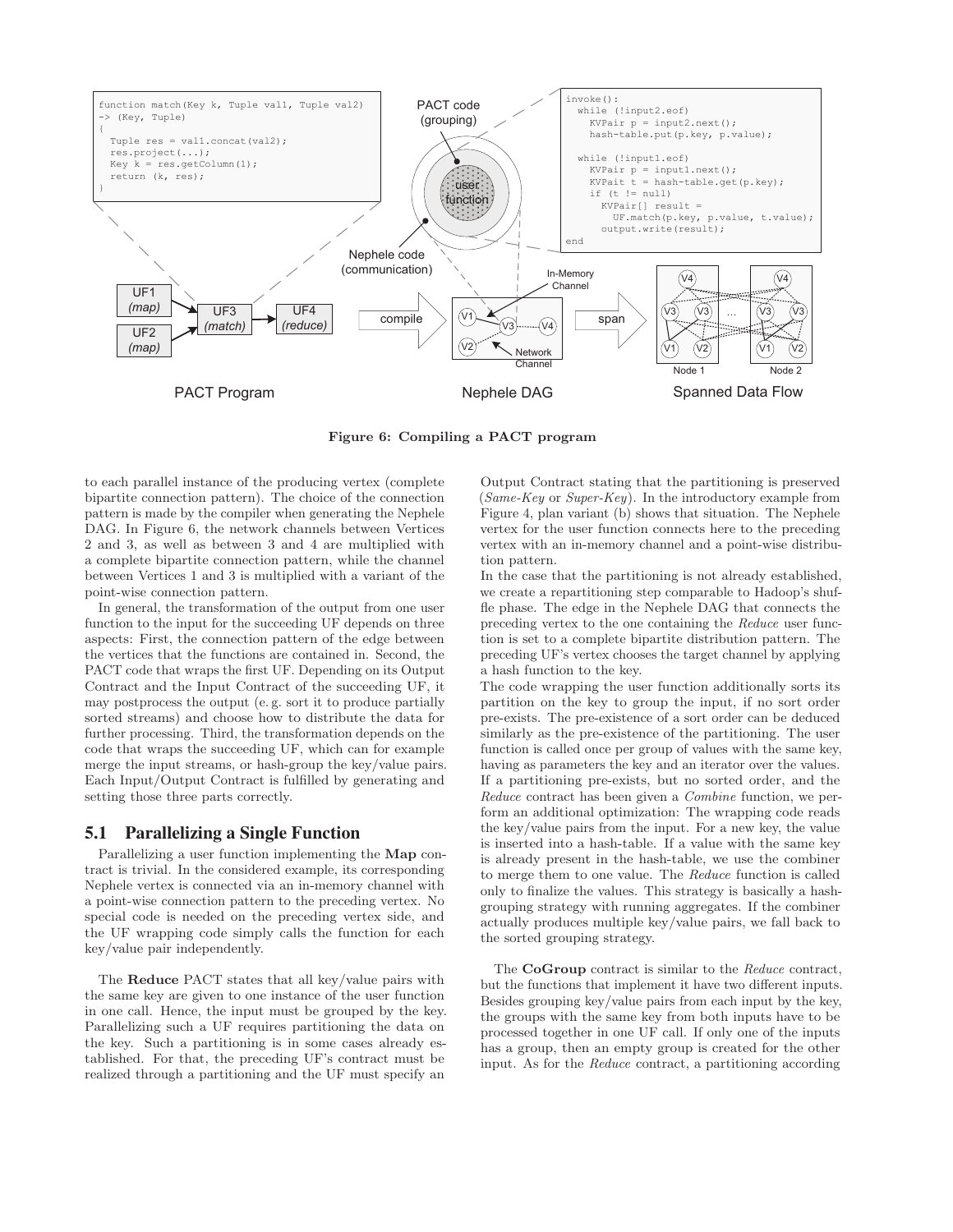to the key has to be established for both inputs and the partitioning scheme has to be identical for both inputs. The same rules as for the Reduce contract are used to deduce the pre-existence of a partitioning or to create one. The rules are applied to each input individually, which means that also a pre-existing partitioning on one input can be exploited.

The code wrapping the user function sorts both inputs after the key. It calls the user function, providing as parameters the key and two iterators over the values from the two inputs.

**Match** guarantees that the each two key/value pairs from the two inputs that have the same key are processed at one parallel instance of the user function. It can be realized in the same way as the  $CoGroup$  contract (cf. Figure 4 (b)). The fact that the contract permits multiple calls to the user functions with the same key (and a different pair of values) allows the system to use another strategy as well: When one of the inputs is significantly smaller than the other, it is broadcasted to all nodes, allowing the other input to be processed locally. To broadcast one side, its edge is parametrized to use the complete bipartite connection pattern. The output code from the preceding vertex is set to send each output key/value pair over each channel instance.

Let  $s$  be the size of the smaller input,  $r$  the size of the larger input, and  $p$  the number of nodes to be involved in executing the user function implementing Match. The communication costs for partitioning an input is roughly its size, yielding for a repartitioning costs between 0, if a suitable partitioning pre-exists for both inputs, and  $r + s$ , if both inputs have to be partitioned. The communication costs for replicating the smaller input are roughly  $p * s$ . Whichever strategy leads to smaller communication costs is chosen here by the PACT compiler.

The code wrapping the user function needs to build each pair of values with the same key and call the function with it. For that, we use a Hybrid-Hash-Join algorithm in the case that one of the sides was broadcasted, and a Sort-Merge-Join algorithm otherwise.

The **Cross** contract creates a Cartesian product of the two inputs and distributes it over instances of the user function. In many cases, one of the sides is very small and hence lends itself to be broadcasted, as it is done for the Match contract. In the case where both inputs are of similar size, we use a symmetric-fragment-and-replicate strategy [16] to span the Cartesian product across all instances. That strategy is realized by tailored distribution patterns for the input edges.

Some of the mentioned choices for parallelization depend on the input sizes. The sizes of the initial inputs is always known by the system, simply by the sizes of the files in the distributed file system. Estimates about the size of intermediate results are generally hard to make and error-prone. Without numbers for these sizes, we pick the most robust strategy, if multiple strategies are possible. The most robust one for the Match is the partitioning based, for the Cross contract the symmetric-fragment-and-replicate strategy.

In the current version, we offer three different annotations to inform the compiler about sizes to expect: The first one gives the ratio of the output size to the input size (or the larger of the two inputs' sizes). The second one gives the ratio of the output key cardinality to the input key cardinality (or the larger of the two inputs' key cardinalities). The third

one states how many key/value pairs a single call to the user function produces, at most (−1 if no upper bound can be given).

In most cases, the plan does not consist of a single pipeline, but has points where the data is materialized. Such points are for example file channels, external sorts, or other materialization points used for fault tolerance. The part of the PACT program that corresponds to the data flow behind such points can be compiled after the results for these points have been materialized. In the future, we plan to make use of that fact and defer parts of the compilation until runtime. That way, the compiler can determine the size of the next input exactly.

## 5.2 Optimizing across PACTs

The parallelization strategies for the individual user functions cannot be chosen independently, when attempting to produce an efficient parallel data flow. As can be seen in the introductory example (Fig. 4), the decision to parallelize UF-Join (Match) via a broadcasting strategy implies that a partitioning step is required to fulfill UF-Agg's Reduce contract. Parallelizing UF-Join through a partitioning based strategy lowers the costs to fulfill UF-Agg's PACT to almost zero.

Optimizing the selection of the strategies across multiple contracts can be done as in a Selinger-style SQL optimizer [15]. Such optimizers generate plan candidates bottom-up (from the data sources) and prune the more expensive ones. So called interesting properties are generated top-down to spare plans from pruning that come with an additional property that may amortize their cost overhead later. Using partitioning and sort order as interesting properties, such an optimizer chooses a globally efficient plan.

# 6. EVALUATION AND EXPERIMENTS

This section evaluates the benefits of Nephele/PACTs over pure map/reduce, which is the closest comparable distributed data-centric programming model. We compare first how certain tasks can be expressed using only map/reduce and using the extended set of PACTs. Afterwards, we show how data flows compiled from PACT programs outperform those created from map/reduce programs.

#### 6.1 Programming Model Evaluation

In the following, we present some examples showing how certain data processing tasks can be expressed using the PACT programming model. Although these examples are restricted to use only the set of PACTs presented in this paper, other task can be expressed by extending the programming model with additional PACTs. Tasks that can be expressed using only map and reduce have been presented in [5] and a lot of follow-up literature. We start the discussion with well–known relational operations and continue with tasks from other contexts.

**Inner–Join** To realize an inner–join in map/reduce one must work around the fact that the map and reduce functions have only a single input. That is typically achieved using one of two methods: The first one is to manually copy one input to all nodes (possibly using a utility such as Hadoop's Shared Cache [1]) and performing the join in the map function, for example by using a hash table. The second variant is to implement the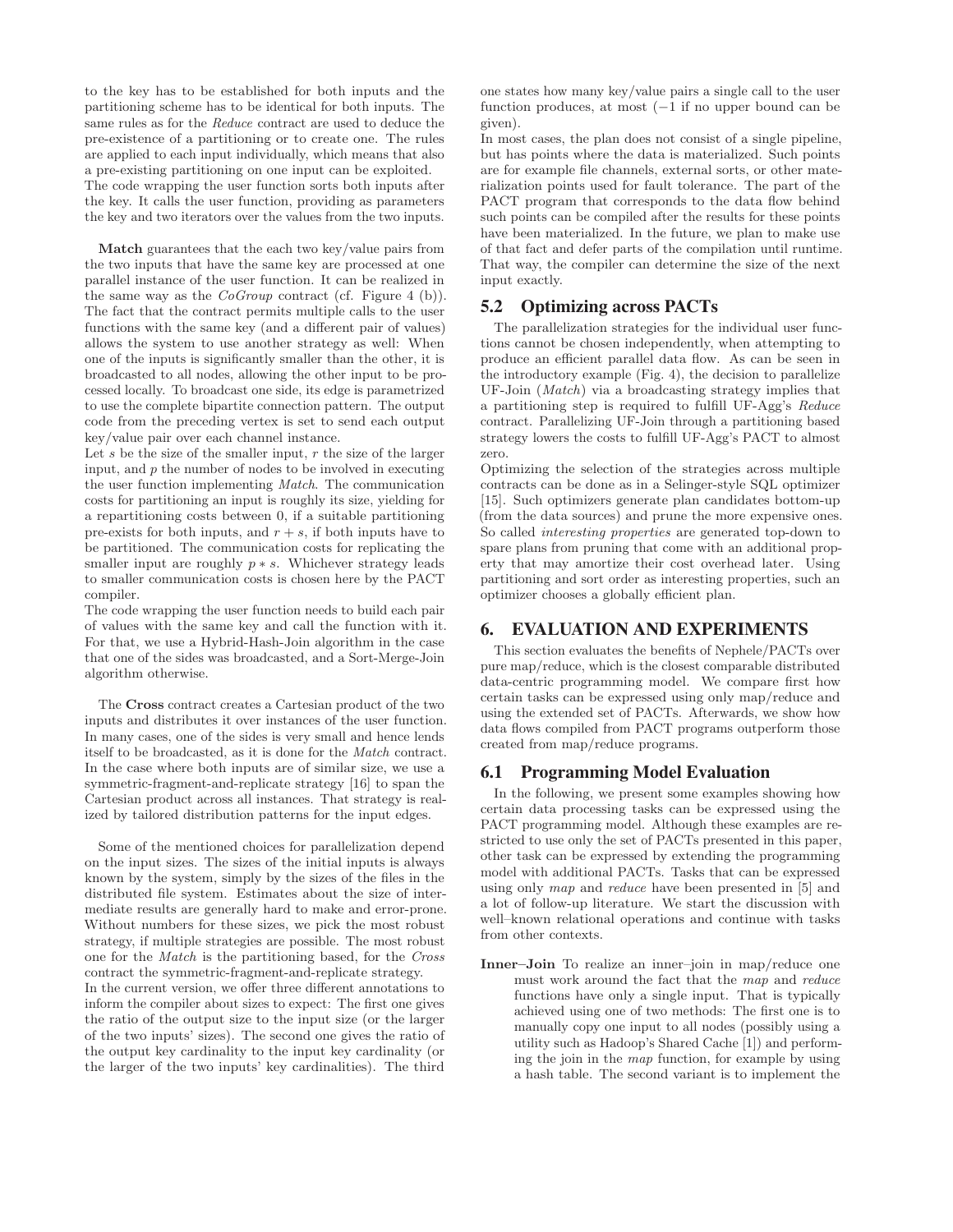join in the reduce function, using a union of both inputs where each value has a tag that indicates which input it belongs to. The shuffle and sort phase co-locate and group the input by key, such that the reducer has to take its input, separate it by the tag to obtain the two original inputs, and concatenate the values pair-wise.

An inner join maps naturally to the Match PACT. Given that in both input sets the key/value pairs have the corresponding attributes of an equality–join predicate as key, Match guarantees that all joinable pairs of key/value pairs from its two inputs are provided exactly once to an instance of the user function, which only needs to implement a concatenation of the values. The CoGroup PACT can be used as well, however its contract is stronger than what an inner–join actually requires. While the map/reduce implementation fixes the execution strategy, the PACT optimizer can choose the strategy with the least expected costs for a given PACT program.

**Outer–Join** The implementation of an outer–join using map/reduce is similar to the Reduce-side strategy given for the inner–join. If for a certain key, the reduce function receives only values from one input (inputs are identified using the tag), all input tuples are concatenated with NULL values.

An outer–join can be implemented using the CoGroup PACT. If for a certain key, the set of values from one input is empty, the other input's values are concatenated with NULLs.

**Anti–Join** Realizing an anti–join using map/reduce can be done in a similar way as in the outer–join implementation. The values from the input that is to be filtered are discarded as soon as the reduce function has also values for the same key from the other input.

Similar to an outer–join, the CoGroup PACT can be used to implement an anti–join. The user function discards the tuples from one input as soon as the other input is not empty.

**Theta–Join** In map/reduce, arbitrary theta–joins can be realized following the map–side join strategy described for the inner–join. This strategy can cause significant communication costs in case of inputs with similar sizes. Another option is to hard-wire a symmetric-fragmentand-replicate strategy. However, this strategy causes data to be redundantly stored on the local hard disks of the mappers and a fixed degree of parallelization.

Arbitrary theta–joins can be mapped to the Cross PACT. It guarantees that each element of the Cartesian product is handed once to the user function which can check all kinds of join conditions. In contrast to the map/reduce implementation, the strategy to build the distributed Cartesian product required for arbitrary theta–joins is automatically chosen by an optimizer.

**Pairwise Correlation Computation** The input is a set of  $N$  random variables, each given as  $M$  sample points, organized as rows (VariableID, [sample-points]). The goal is to compute the  $N \times N$  correlation matrix. An application for this problem is the correlation detection for gene expressiveness in cancer cells. Delmerico et al. [6] describe this application and give a detail description of a map/reduce implementation.

Briefly summarized, the task runs a first map function, which adds for each variable independently the mean and standard deviation and exchanges the sample points by their deviation from the mean. Then, the complete result is added to Hadoop's Distributed Cache and thereby replicated to all nodes. A second map takes as its input a list of incrementing numbers that correspond to the numbers of the random variables. The map function then accesses the variables in the cache and computes the  $i$ <sup>th</sup> row of the correlation matrix, where  $i$  is the number that the function reads from its input. It can compute the row, because it has full access to all random variables through the cache.

With PACTs, the task is expressed with two functions, implementing Map and Cross. Similar as in map/reduce, the  $Map$  adds for each variable the mean and standard deviation and exchanges the sample points by their deviation from the mean. The Cross takes these results in both its inputs, computing the correlation coefficient for each encountered pair, outputting  $(ID_1, ID_2, correlation)$ . In comparison to the map/reduce variant, this is much more natural, since it requires neither any utilities, such as the distributed cache, nor the usage of the list of incrementing numbers as the second mapper's input.

**K–Means Clustering** A typical implementation of one iteration of the K–Means Clustering algorithm on Hadoop looks the following way: A set of initial cluster centers is added to the distributed cache and hence replicated to all nodes. Input to the map/reduce job is the file that contains the data points. The map function processes each point and computes the distance to all centers, selecting the center with the smallest distance. The key of the mapper's output is the ID of the closest center, the value is the data point's position. The reducer then receives the values grouped by cluster center and computes the new cluster center position as the mean positions represented by the values.

The PACTs implementation computes the distance of each data point to each center is computed using the Cross PACT. For each data point the cluster which is least distant is found by a function implementing the Reduce PACT. Another Reduce function computes for each cluster center its new position. Given the new cluster centers the algorithm can be started from the beginning. Significant optimizations can be applied, if the Unique-Key Output Contract is assigned to the source of the data points and the Same-Key contract is given to the function implementing Cross, referring to the input with the data points. That way, the system can generate a data flow where the first Reduce type function does not require a shuffling of the data and therefore, comes virtually for free.

## 6.2 Performance Experiments

We compare the performance of queries, which we implement both as map/reduce and PACT programs. The data flow for the queries implemented with the full set of PACTs is created from the PACT program based on the rules described in Section 5. To make a fair comparison and to restrict the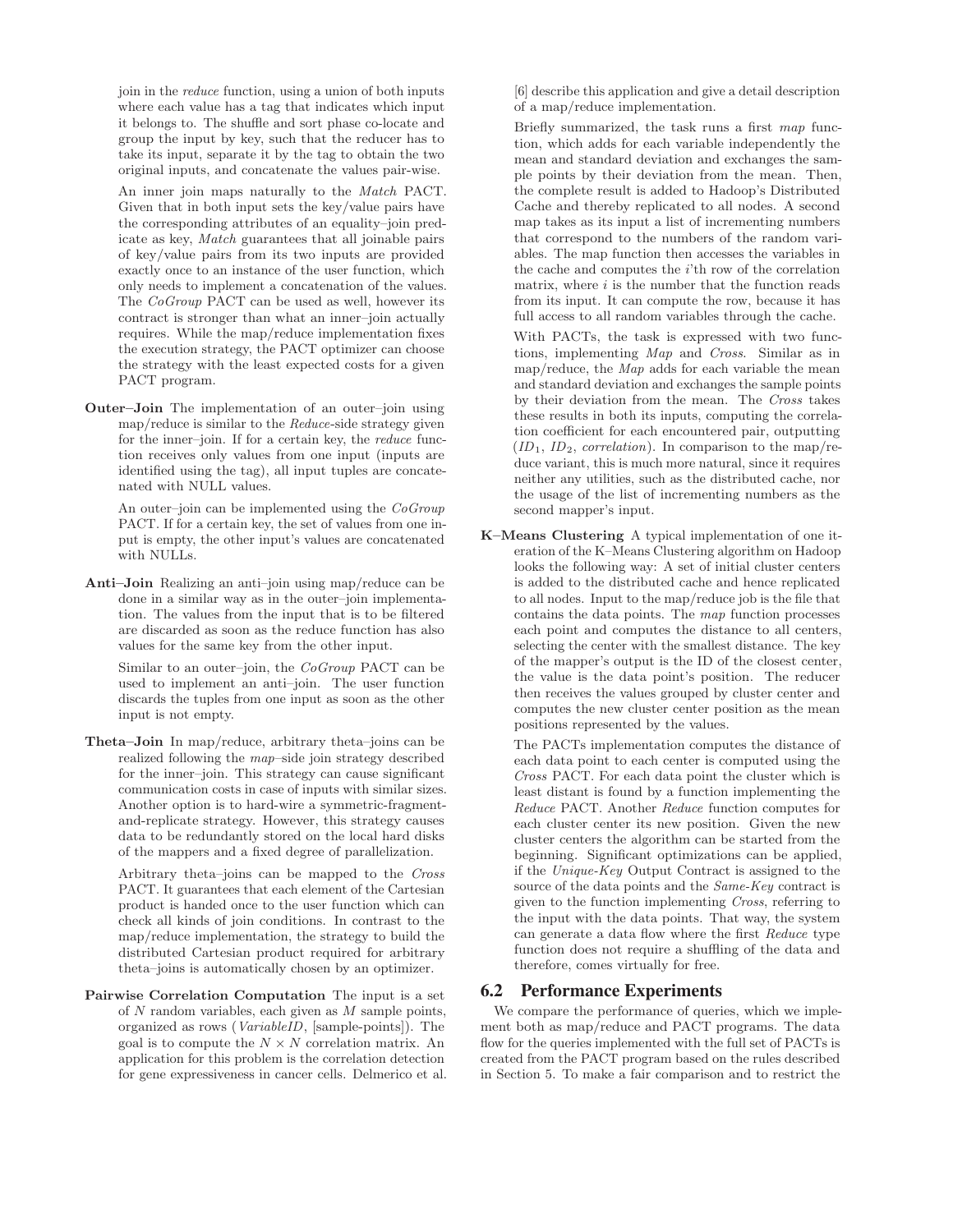| Query     | Time in s    | Time in s   | Net traffic |
|-----------|--------------|-------------|-------------|
|           | (cold cache) | (hot cache) | in MB       |
| Query 1   |              |             |             |
| PACT BC   | 613          | 273         | 5318        |
| PACT Part | 739          | 385         | 46652       |
| MR.       | 879          | 568         | 51215       |
| Query 2   |              |             |             |
| PACT BC   | 751          | 415         | 8784        |
| МR        | 2027         | 1545        | 72688       |

**Table 1: Experimental results: time and traffic**

comparison to highlight the benefits of the PACT programming model over a pure map/reduce programming model, we run the map/reduce implementations in Nephele as well. The data flows for the map/reduce programs executed by Nephele perform exactly the same operations as the map/reduce implementation Hadoop would perform: They repartition the data between the map and reduce step according to the key and sort each partition by the key, as described in [5]. A combiner is used whenever reasonable, i. e. when the reducer performs an aggregation.

In an initial comparison, we ran the map/reduce implementations of some of the queries on Hadoop 0.19. The results were however significantly slower than both the map/reduce program on Nephele and the program based on the full set of PACTs, which can be largely attributed to the fact that Hadoop writes heavily to disk and into the distributed file system during the execution. Those operations are very expensive, but necessary for the fault tolerance and load balancing scheme. In contrast to that, Nephele writes comparatively few data due to its pipelining support.

In the following, we give two relational queries representing common analytical operations. The test data is a 200 GB set from the TPC-H benchmark suite [2], stored in the Hadoop Distributed Filesystem as CSV files. We use a block size of 64 MB and distribute the data evenly among 12 virtual machines we allocated from our local compute cloud. Each virtual machine has eight CPU cores and 24 GB of RAM. Thus, 96 dedicated CPU cores are available during our experiments. The guest operation system is Ubuntu Linux (kernel version 2.6.31-17-server). We use Sun's JVM version 1.6.0.15 to run the Nephele prototype, the PACT code, and the programs, which are written in Java. Our cloud system is hosted by commodity servers, each equipped with two Intel Xeon 2.66 GHz CPUs and 32 GB RAM. All servers are connected through regular 1 GBit/s Ethernet links and run Gentoo Linux (kernel version 2.6.30). Virtualization is provided by KVM (version 88-r1).

The first task with which we evaluate the system is the example task described in the introduction. The task performs a join between the LINEITEM and ORDERS tables, followed by a grouping on a superkey of the joinkey and an aggregation. Figure 2 shows the parallelization of the map/reduce program, Figure 4 the two possible data flows for the PACT program. In the following, we are going to

refer to the flow (a) from Figure 4 as the broadcasting variant, and to flow (b) as the partition only variant. When executing the map/reduce plan in Nephele, we do not write the results of the first reduce function into the distributed file system, but pipeline them directly into the second map function.

The runtimes as well as the total network data volume is given in Table 1. The broadcasting variant of the PACT program (PACT BC) is roughly twice as fast as the map/reduce job on a hot system, and still takes only 70% of the its execution time on a cold system. The partition only variant (PACT Part) is still 15% faster than map/reduce with cold caches, and one third faster with warm caches. Recall that this is despite the fact that the map/reduce based data flow is exempt from the typical write operations performed after the mapper and reducer.

Figure 7 shows plots for the network and CPU utilization of all three data flows, each time for a run with a cold operating system file cache and for a run with a hot one. The generally low utilization can be attributed to the fact that the virtualized environment provides sizeable compute power, but comparatively poor disk and network bandwidths. As a comparison, the broadcasting variant of the PACT program takes less than 2 minutes on a non-virtualized cluster with 5 nodes (warm caches), where each node holds the same amount of data as the nodes in the virtualized cluster.

The shapes of the network and CPU utilization curves of the runs with cold caches are similar to those of the runs with hot caches, although the utilization is consistently lower and the wait times are higher. That indicates that the limiting factor is how fast the data can be read from disk.

The charts for the broadcasting variant of the PACT program show an initial peak in network and CPU utilization. During that time, the ORDERS table is read, filtered, broadcasted, and a hash-table is built. Afterwards, the network drops to zero while the LINEITEM table is read and joined against the replicated hash-table. The small peaks of network traffic at the end represent the shuffling phase before the aggregation. Since comparatively few rows are shuffled and aggregated, the utilization remains low.

The charts for the partition only variant show that network utilization quickly increases and remains high for the entire job. It indicates that the shuffling needs the majority of the query time. The CPU utilization drops immediately with the network utilization. Because the system can hold the sorted input from the ORDERS side completely in memory, it does not need to wait until all rows from the LINEITEM table are partitioned and sorted before starting the join. Instead, whenever the memory buffer from the LINEITEM side is full, it is immediately sorted, joined against the other input and processed by the user code. Recall that no shuffling is required for the aggregation, which is why the plots lack a second small peak in network traffic.

The plot for the map/reduce program is initially similar to the one of the partition only data flow. Because with a reduce contract, the system cannot proceed while the data is still shuffled. Instead, we see the map/reduce typical peak in CPU utilization after the shuffle phase, when the reducer merges the sorted sub-streams and runs the user code.

This task performs a simple star-join between a fact table and two dimensions, which is a common operation in OLAP scenarios.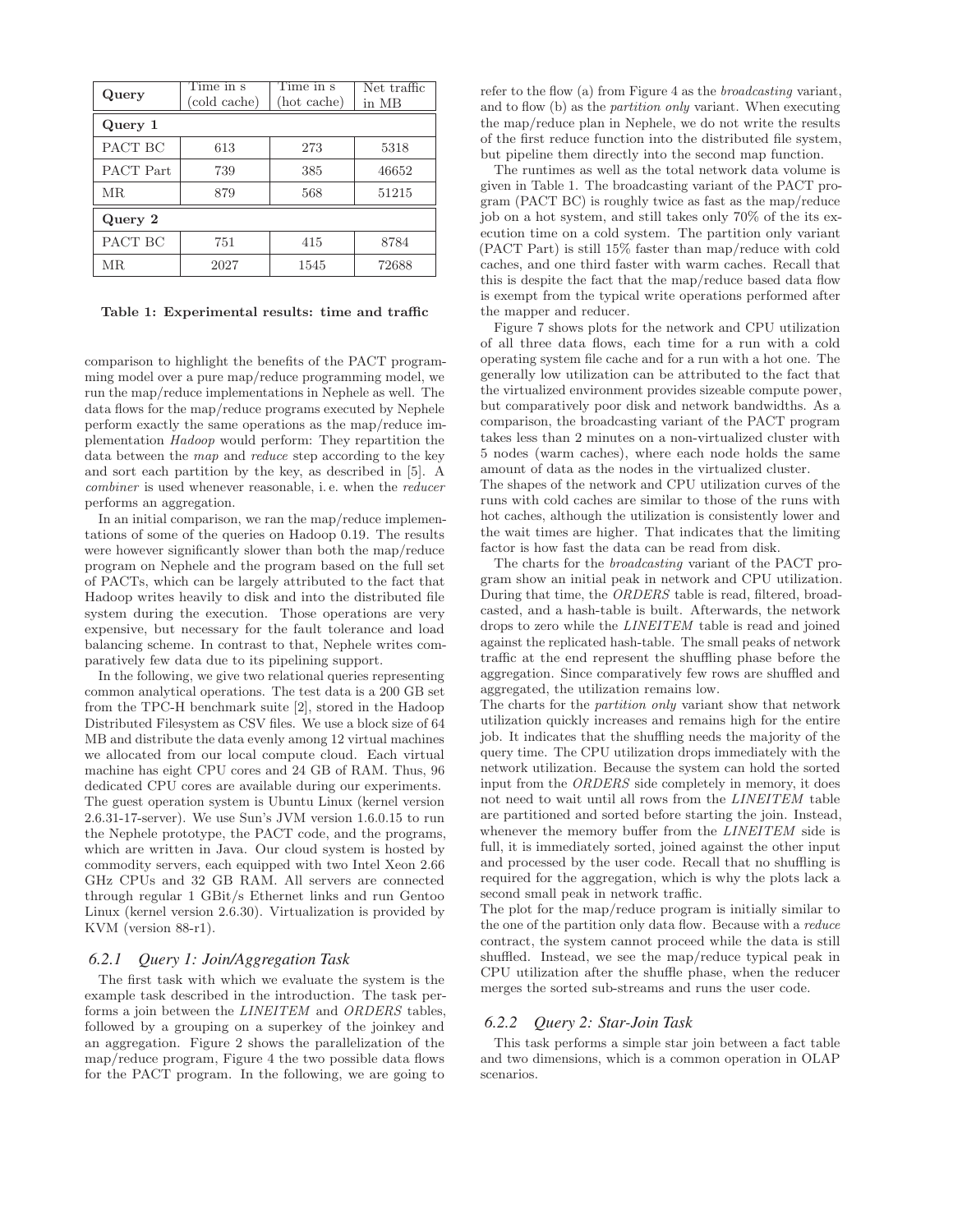

**Figure 7: CPU and network utilization in performance experiments of Query 1. The figure shows the results for the PACT program run with both strategies illustrated in Figure 4 and the map/reduce program.**

```
SELECT l_suppkey, l_orderkey, l_partkey,
  l_quantity, o_orderpriority,
  s_name, s_address, s_acctbal
FROM lineitem, orders, supplier
WHERE l_orderkey = o_orderkey
  AND l_suppkey = s_suppkey
  AND YEAR(o_orderdate) = 1995
  AND o_orderpriority IN ('1-URGENT','2-HIGH')
  AND s_nationkey = 5
```
We join the *LINEITEM*  $(L)$  table with the two dimensions  $SUPPLIER(S)$  and  $ORDER (O)$ . Both S and O apply local predicates with a selectivity of about 5%. From the dimensions, we select 30% and 50% of the non-key columns, from the fact table 30% of the non-key columns. For the PACT program, that information is provided to the compiler via data volume and key cardinality annotations.

In map/reduce the star-join is implemented as two reduceside joins as shown in Figure 8 (a) (cf. [17]). Each reduce-side join is effectively a repartition-join, with merge-joining as the local join algorithm. Figure 8 (b) shows the corresponding PACT program. The join is implemented via two functions implementing the Match contract. For the given task and data, the compiler chooses for both functions to broadcast the smaller side to each node and to build a hash table from the smaller side, as described in Section 5.1. Effectively, that represents an asymmetric-fragment-and-replicate join (a.k.a. broadcast join), with a hash-join as the local join algorithm. Note that neither the programming of the Reduce nor the

Match PACT involved implementing anything more than concatenating tuples. The sort-merge or hash algorithms are a result of the framework's internal strategies to fulfill the Input Contracts.

Table 1 shows the execution times and accumulated network traffic for both implementations of Query 2. The map/reduce implementation requires significantly more time to compute the result. We identified three main reasons for clear deviance in performance: 1) the amount of data transferred over the network. While the PACT broadcast implementation only broadcasts the filtered and projected



**Figure 8: a) map/reduce star–join, b) PACT star– join**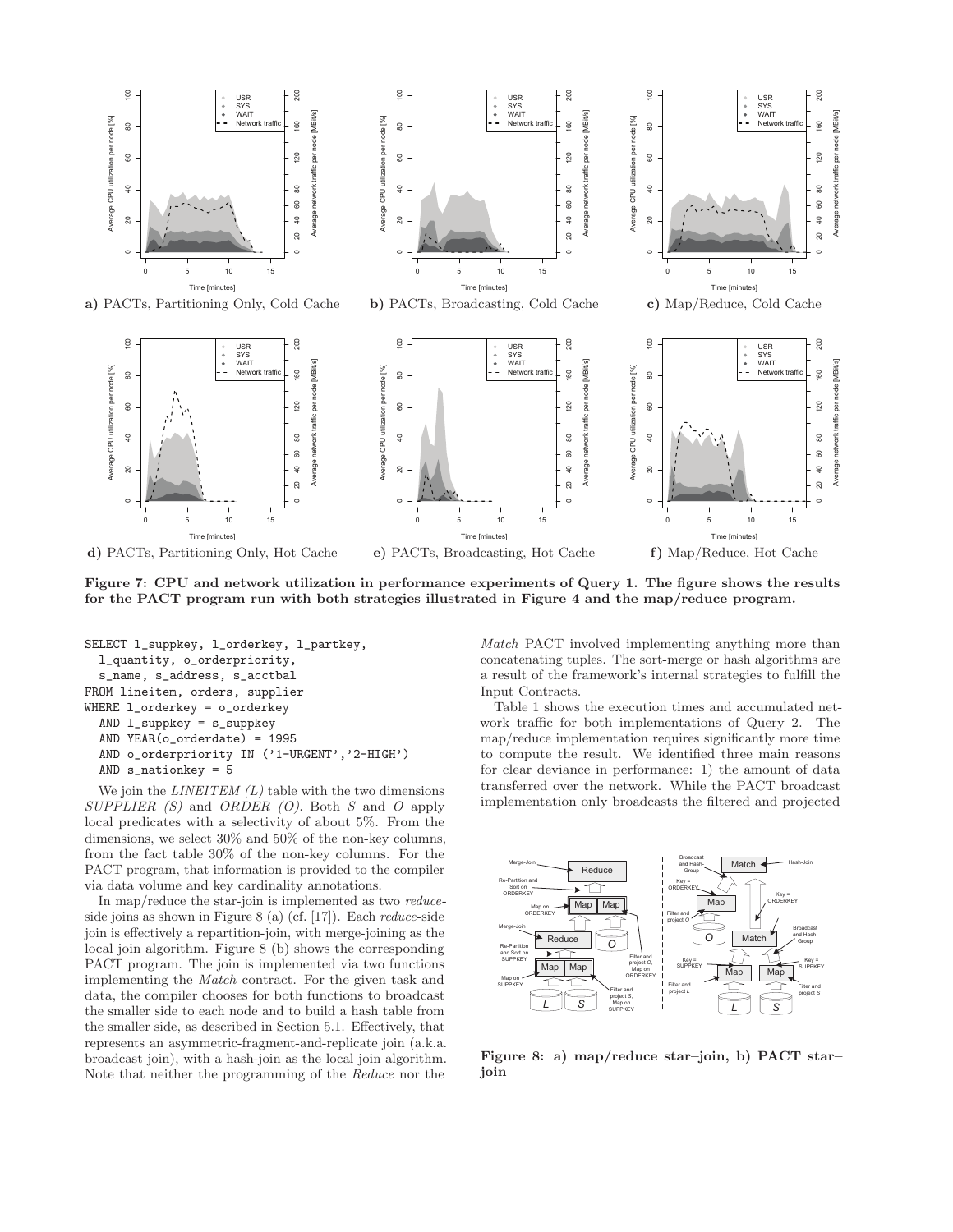dimension tables (8.5 GB), the map/reduce implementation ships the huge fact table as well resulting in about 71 GB of network traffic. 2) due to the hash join the PACT implementation is able to pipeline the tuples of the fact table and hence receiving and joining tuples at the same time. In contrast, the map/reduce implementation must wait for the join until the last fact tuple was received. 3) the merge join requires both joining relations to be sorted which is an expensive operation due to the relations cardinalities.

# 7. RELATED WORK

Our approach is related to three families of systems: General-purpose distributed execution engines, map/reduce systems, and parallel databases.

General-purpose distributed execution engines execute parallel data flows. Their programs are graphs, where the vertices are blocks of sequential code and the edges are communication channels. Representatives for this category are Dryad [10] or Nephele [18]. Their big advantage is their generality: By putting the right code into the vertices and setting up the channels in a suitable way, these systems can model arbitrary data-parallel programs. It is possible to create data flows that describe map/reduce type processes, or SQL queries. The generality comes with the disadvantage that writing a parallel data flow is tiresome and complicated. The programmer has to hand-craft and -optimize the parallelization strategies. Automatic optimization on such a data flow is only possible to a very limited degree. That holds for both a priori and run-time optimizations. In our system, the general-purpose distributed execution engine Nephele is used to run the final data flow. We add a more abstract programming model (PACTs) and compile the programs to a suitable parallel data flow.

Our PACT programming model is very similar to map/reduce [5]. It builds on higher-order functions that can be automatically parallelized. There are however crucial differences between map/reduce and our PACT programming model: First, we add additional functions that fit many problems which are not naturally expressible as a map or reduce function. Second, in map/reduce systems like Hadoop [1], the programming model and the execution model are tightly coupled – each job is executed with a static plan that follows the steps map/combine/shuffle/sort/reduce. In contrast, our system separates the programming model and the execution and uses a compiler to generate the execution plan from the program. For several of the new PACTs multiple parallelization strategies are available. Third, map/reduce loses all semantic information from the application, except the information that a function is either a map or a reduce. Our PACT model preserves more semantic information through both a larger set of functions and through the annotations.

Parallel database system architectures [7, 9] are built around data parallelism as well. Their query compilers generate parallel query execution plans from an SQL query, utilizing rules that describe how the relational operations can be parallelized. In contrast to them, our approach is based on Parallelization Contracts and allows for automatic parallelization of programs, independent of their specific semantics and the data model, if the data model can be mapped to a key/value model. Underneath the PACT abstraction layer, we employ parallelization techniques known from parallel database systems (e. g. [14], [16]). In that sense, one can for example see the Match PACT as a de-schematized join.

SCOPE [4] and DryadLINQ [21] are similar to our approach, as they compile declarative or more abstract programs to a parallel data flow for Dryad. The first one generates the parallel data flow from an SQL query, the second one from a .NET program. Both restrict the programmer to their specific data model and set of operations (relational, resp. LINQ). They optimize the parallelization in a domain specific way during the compilation. Our system differentiates itself from them by being more generic. It can parallelize and optimize the execution independently of a particular domain by the virtue of the PACT abstraction.

An extension to map/reduce with an additional function called merge has been suggested in [20]. Merge is similar to our CoGroup PACT, but closely tied to the execution model. The programmer must define explicitly which partitions are processed at which instances. The work focus only on joins and how to realize different local join algorithms (Hash-Join/Merge-Join) rather than different parallel join strategies (re-partitioning, (a)symmetric-fragment-and-replicate).

HadoopDB is an extension of Hive and queried through its SQL like query language. Instead of storing the data in Hadoop's distributed file system, it governs multiple Postgres instances that store the data. It loses the generality of Hadoop, which supports arbitrary data models, but improves significantly on Hadoop's storage layer by allowing to push parts of a query closer to the data. It is orthogonal to our work, as our system still operates on a distributed file system, but provides a more efficient execution engine.

Related techniques for the optimization of parallelism beyond parallel databases are found in the languages that are put on top of map/reduce. Pig [12, 11], JAQL [3], and Hive [17] generate map/reduce jobs for Hadoop from declarative queries. Some perform domain specific optimization (like join order selection) and all of them apply simple heuristics to improve performance, such as chaining of Map operations. Both aspects are orthogonal to our optimization of the parallelization. Hive optimizes join parallelism by choosing between (still inefficient) Map-side joins and Reduce-side joins. These domain specific optimization techniques are tailored specifically towards equi-joins, similar to how parallel databases perform them. The alternative execution strategies for our Match contract encapsulate that optimization in a more generic fashion.

# 8. CONCLUSIONS

In this paper, we have presented a generic system for webscale data processing. The programming abstraction for writing tasks are Parallelization Contracts (PACTs), consisting of Input and Output Contracts. The abstraction provided by Input Contracts is well-known from map/reduce. We have generalized this concept such that it abstracts communication patterns behind second-order functions. Tasks are executed in a flexible engine that is able to execute arbitrary acyclic data flows. We believe that the combination of those two technologies has a lot of potential for web-scale analytical processing. The programming model has the right level of abstraction for writing data processing tasks. It is generic enough to be widely applicable. Input and Output Contracts capture a reasonable amount of semantics, which are used to compile the program to an efficient data flow. The system is easily extensible, since new contracts can be added by simply setting up rules to map them to a data flow.